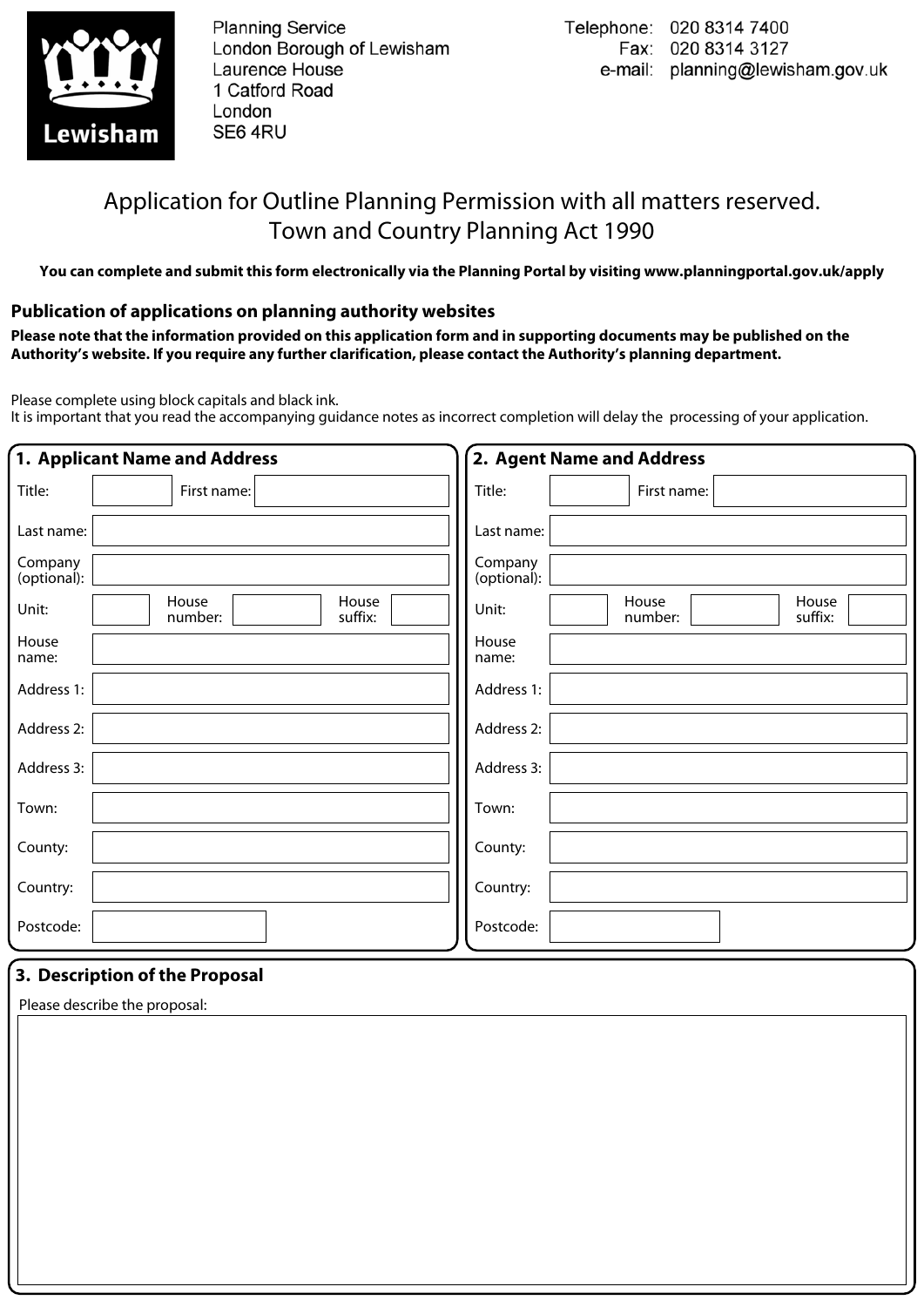| 3. Description of the Proposal (continued)                                                                                                                                                                                                                                                                                                                                                                                                                                                                                                                                                                                                                                                                                                        | <b>4. Site Address Details</b>                                                                                                                                                                                                                                                                                                                                                                                                                                                                                                         |
|---------------------------------------------------------------------------------------------------------------------------------------------------------------------------------------------------------------------------------------------------------------------------------------------------------------------------------------------------------------------------------------------------------------------------------------------------------------------------------------------------------------------------------------------------------------------------------------------------------------------------------------------------------------------------------------------------------------------------------------------------|----------------------------------------------------------------------------------------------------------------------------------------------------------------------------------------------------------------------------------------------------------------------------------------------------------------------------------------------------------------------------------------------------------------------------------------------------------------------------------------------------------------------------------------|
|                                                                                                                                                                                                                                                                                                                                                                                                                                                                                                                                                                                                                                                                                                                                                   | Please provide the full postal address of the application site.                                                                                                                                                                                                                                                                                                                                                                                                                                                                        |
| Has building or works already been<br>No<br>Yes<br>carried out?                                                                                                                                                                                                                                                                                                                                                                                                                                                                                                                                                                                                                                                                                   | House<br>House<br>Unit:<br>number:<br>suffix:                                                                                                                                                                                                                                                                                                                                                                                                                                                                                          |
| If Yes, please state the date when building<br>or works were started (DD/MM/YYYY):<br>(date must be pre-application submission)<br>Have the works been completed?<br>No<br>Yes<br>If Yes, please state when the works were<br>completed (DD/MM/YYYY):                                                                                                                                                                                                                                                                                                                                                                                                                                                                                             | House<br>name:<br>Address 1:<br>Address 2:<br>Address 3:<br>Town:<br>County:<br>Postcode<br>(optional):<br>Description of location or a grid reference.<br>(must be completed if postcode is not known):<br>Northing:<br>Easting:                                                                                                                                                                                                                                                                                                      |
|                                                                                                                                                                                                                                                                                                                                                                                                                                                                                                                                                                                                                                                                                                                                                   | Description:                                                                                                                                                                                                                                                                                                                                                                                                                                                                                                                           |
| (date must be pre-application submission)                                                                                                                                                                                                                                                                                                                                                                                                                                                                                                                                                                                                                                                                                                         |                                                                                                                                                                                                                                                                                                                                                                                                                                                                                                                                        |
| 5. Assessment of Flood Risk                                                                                                                                                                                                                                                                                                                                                                                                                                                                                                                                                                                                                                                                                                                       | 6. Pre-application Advice                                                                                                                                                                                                                                                                                                                                                                                                                                                                                                              |
| Is the site within an area at risk of flooding? (Refer to the<br>Environment Agency's Flood Map showing flood zones 2 and 3 and<br>consult Environment Agency standing advice and your local<br>planning authority requirements for information as necessary.)<br>No<br>Yes<br>If yes, you will need to submit a Flood Risk Assessment to consider<br>the risk to the proposed site.<br>Is your proposal within 20 metres of a<br>watercourse (e.g. river, stream or beck)?<br>No<br>Yes<br>Will the proposal increase<br>No<br>Yes<br>the flood risk elsewhere?<br>How will surface water be disposed of?<br>Sustainable drainage system<br><b>Existing watercourse</b><br>Pond/lake<br>Soakaway<br>Main sewer<br>7. Authority Employee / Member | Has assistance or prior advice been sought from the local<br>authority about this application?<br>Yes<br>No<br>If Yes, please complete the following information about the advice<br>you were given. (This will help the authority to deal with this<br>application more efficiently).<br>Please tick if the full contact details are not<br>known, and then complete as much as possible:<br>Officer name:<br>Reference:<br>Date (DD/MM/YYYY):<br>(must be pre-application submission)<br>Details of pre-application advice received? |
| With respect to the Authority, I am: (a) a member of staff<br>(b) an elected member<br>(c) related to a member of staff<br>(d) related to an elected member<br>If Yes, please provide details of the name, relationship and role                                                                                                                                                                                                                                                                                                                                                                                                                                                                                                                  | Do any of these statements apply to you?<br>No<br>Yes                                                                                                                                                                                                                                                                                                                                                                                                                                                                                  |
|                                                                                                                                                                                                                                                                                                                                                                                                                                                                                                                                                                                                                                                                                                                                                   |                                                                                                                                                                                                                                                                                                                                                                                                                                                                                                                                        |
| 8. Site Area                                                                                                                                                                                                                                                                                                                                                                                                                                                                                                                                                                                                                                                                                                                                      |                                                                                                                                                                                                                                                                                                                                                                                                                                                                                                                                        |
| Please state the site area in hectares (ha)                                                                                                                                                                                                                                                                                                                                                                                                                                                                                                                                                                                                                                                                                                       |                                                                                                                                                                                                                                                                                                                                                                                                                                                                                                                                        |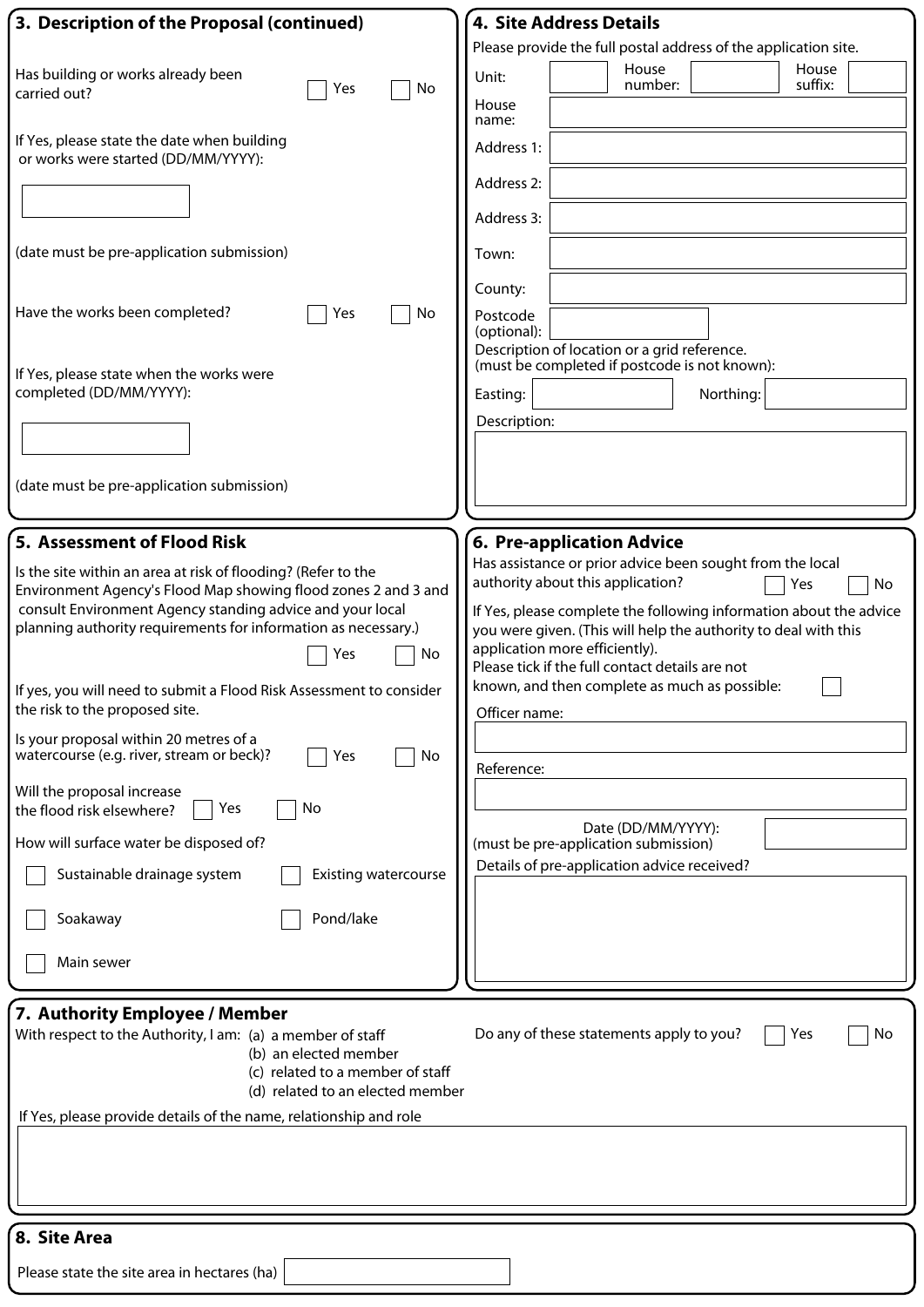| 9. Residential Units (Including Conversion)                                                                                                             |                     |              |                                      |   |                         |                                               |               |                                         |                      |                                               |                                      |   |      |                                               |       |
|---------------------------------------------------------------------------------------------------------------------------------------------------------|---------------------|--------------|--------------------------------------|---|-------------------------|-----------------------------------------------|---------------|-----------------------------------------|----------------------|-----------------------------------------------|--------------------------------------|---|------|-----------------------------------------------|-------|
| Does your proposal include the gain, loss or change of use of residential units?<br>If Yes, please complete details of the changes in the tables below: |                     |              |                                      |   |                         |                                               |               | Yes                                     |                      | No                                            |                                      |   |      |                                               |       |
| <b>Proposed Housing</b>                                                                                                                                 |                     |              |                                      |   | <b>Existing Housing</b> |                                               |               |                                         |                      |                                               |                                      |   |      |                                               |       |
| <b>Market</b>                                                                                                                                           | <b>Not</b>          |              | Number of Bedrooms                   |   |                         |                                               | Total         | <b>Market</b>                           | Not                  |                                               | Number of Bedrooms                   |   |      |                                               | Total |
| <b>Housing</b>                                                                                                                                          | known               |              | $\overline{2}$                       | 3 | $4+$                    | Unknown                                       |               | <b>Housing</b>                          | known                | $\mathbf{1}$                                  | $\overline{2}$                       | 3 | $4+$ | Unknown                                       |       |
| <b>Houses</b>                                                                                                                                           | I.                  |              |                                      |   |                         |                                               | а             | <b>Houses</b>                           |                      |                                               |                                      |   |      |                                               | a     |
| Flats and maisonettes                                                                                                                                   |                     |              |                                      |   |                         |                                               | b             | Flats and maisonettes                   |                      |                                               |                                      |   |      |                                               | b     |
| Live-work units                                                                                                                                         |                     |              |                                      |   |                         |                                               |               | Live-work units                         |                      |                                               |                                      |   |      |                                               |       |
| Cluster flats                                                                                                                                           | I.                  |              |                                      |   |                         |                                               | d             | <b>Cluster flats</b>                    | $\mathcal{L}$        |                                               |                                      |   |      |                                               | d     |
| Sheltered housing                                                                                                                                       |                     |              |                                      |   |                         |                                               | e             | Sheltered housing                       |                      |                                               |                                      |   |      |                                               | e     |
| Bedsit/studios                                                                                                                                          |                     |              |                                      |   |                         |                                               |               | Bedsit/studios                          |                      |                                               |                                      |   |      |                                               |       |
| Unknown type                                                                                                                                            | Г                   |              |                                      |   |                         |                                               | g             | Unknown type                            |                      |                                               |                                      |   |      |                                               | g     |
|                                                                                                                                                         |                     |              |                                      |   |                         | <b>Totals</b> $(a + b + c + d + e + f + q) =$ |               |                                         |                      |                                               |                                      |   |      | <b>Totals</b> $(a + b + c + d + e + f + g) =$ | F     |
| <b>Social Rented</b>                                                                                                                                    | <b>Not</b><br>known | $\mathbf{1}$ | Number of Bedrooms<br>$\overline{2}$ | 3 | $4+$                    | Unknown                                       | Total         | <b>Social Rented</b>                    | Not<br><b>c</b> nown | $\mathbf{1}$                                  | Number of Bedrooms<br>$\overline{2}$ | 3 | $4+$ | Unknown                                       | Total |
| <b>Houses</b>                                                                                                                                           |                     |              |                                      |   |                         |                                               | a             | <b>Houses</b>                           |                      |                                               |                                      |   |      |                                               | a     |
| Flats and maisonettes                                                                                                                                   | $\Box$              |              |                                      |   |                         |                                               | b             | Flats and maisonettes                   |                      |                                               |                                      |   |      |                                               | b     |
| Live-work units                                                                                                                                         |                     |              |                                      |   |                         |                                               |               | Live-work units                         |                      |                                               |                                      |   |      |                                               |       |
| Cluster flats                                                                                                                                           |                     |              |                                      |   |                         |                                               | d             | Cluster flats                           |                      |                                               |                                      |   |      |                                               | d     |
| Sheltered housing                                                                                                                                       |                     |              |                                      |   |                         |                                               | e             | Sheltered housing                       |                      |                                               |                                      |   |      |                                               | e     |
| Bedsit/studios                                                                                                                                          | Г                   |              |                                      |   |                         |                                               |               | Bedsit/studios                          | $\blacksquare$       |                                               |                                      |   |      |                                               |       |
| Unknown type                                                                                                                                            |                     |              |                                      |   |                         |                                               | q             | Unknown type                            |                      |                                               |                                      |   |      |                                               | g     |
| B<br><b>Totals</b> $(a + b + c + d + e + f + g) =$                                                                                                      |                     |              |                                      |   |                         |                                               |               |                                         |                      | <b>Totals</b> $(a + b + c + d + e + f + q) =$ | F                                    |   |      |                                               |       |
|                                                                                                                                                         |                     |              |                                      |   |                         |                                               |               |                                         |                      |                                               |                                      |   |      |                                               |       |
| <b>Intermediate</b>                                                                                                                                     | <b>Not</b>          |              | Number of Bedrooms                   |   |                         |                                               | Total         | <b>Intermediate</b>                     | <b>Not</b>           |                                               | Number of Bedrooms                   |   |      |                                               | Total |
|                                                                                                                                                         | known               | -1           | $\mathcal{D}$                        | ς |                         | 4+ Unknown                                    |               |                                         | knownl               | $\mathbf{1}$                                  | $\mathcal{D}$                        | 3 |      | 4+ Unknown                                    |       |
| Houses                                                                                                                                                  |                     |              |                                      |   |                         |                                               | $\sigma$      | Houses                                  |                      |                                               |                                      |   |      |                                               | a     |
| Flats and maisonettes                                                                                                                                   | $\Box$              |              |                                      |   |                         |                                               | b             | Flats and maisonettes                   | $\blacksquare$       |                                               |                                      |   |      |                                               | b     |
| Live-work units                                                                                                                                         |                     |              |                                      |   |                         |                                               | C             | Live-work units                         |                      |                                               |                                      |   |      |                                               | C     |
| Cluster flats                                                                                                                                           |                     |              |                                      |   |                         |                                               | d             | <b>Cluster flats</b>                    |                      |                                               |                                      |   |      |                                               | d     |
| Sheltered housing                                                                                                                                       |                     |              |                                      |   |                         |                                               | e             | Sheltered housing                       |                      |                                               |                                      |   |      |                                               | e     |
| Bedsit/studios                                                                                                                                          | $\Box$              |              |                                      |   |                         |                                               |               | Bedsit/studios                          |                      |                                               |                                      |   |      |                                               |       |
| Unknown type                                                                                                                                            |                     |              |                                      |   |                         |                                               | q             | Unknown type                            |                      |                                               |                                      |   |      |                                               | g     |
|                                                                                                                                                         |                     |              |                                      |   |                         | <b>Totals</b> $(a + b + c + d + e + f + g) =$ |               |                                         |                      |                                               |                                      |   |      | <b>Totals</b> $(a + b + c + d + e + f + g) =$ | G     |
| <b>Key worker</b>                                                                                                                                       | Not<br>known        | $\mathbf{1}$ | Number of Bedrooms<br>$\overline{2}$ | 3 | $4+$                    | Unknown                                       | Total         | <b>Key worker</b>                       | Not<br>known         | $\mathbf{1}$                                  | Number of Bedrooms<br>$\overline{2}$ | 3 | $4+$ | Unknown                                       | Total |
| Houses                                                                                                                                                  |                     |              |                                      |   |                         |                                               | $\mathcal{C}$ | Houses                                  |                      |                                               |                                      |   |      |                                               | a     |
| Flats and maisonettes                                                                                                                                   | Г                   |              |                                      |   |                         |                                               | b             | Flats and maisonettes                   |                      |                                               |                                      |   |      |                                               | b     |
| Live-work units                                                                                                                                         | $\Box$              |              |                                      |   |                         |                                               | C             | Live-work units                         |                      |                                               |                                      |   |      |                                               | C     |
| <b>Cluster flats</b>                                                                                                                                    |                     |              |                                      |   |                         |                                               | d             | <b>Cluster flats</b>                    |                      |                                               |                                      |   |      |                                               | d     |
| Sheltered housing                                                                                                                                       |                     |              |                                      |   |                         |                                               | e             | Sheltered housing                       |                      |                                               |                                      |   |      |                                               | e     |
| Bedsit/studios                                                                                                                                          | Г                   |              |                                      |   |                         |                                               |               | Bedsit/studios                          |                      |                                               |                                      |   |      |                                               |       |
| Unknown type                                                                                                                                            |                     |              |                                      |   |                         |                                               | q             | Unknown type                            |                      |                                               |                                      |   |      |                                               | g     |
|                                                                                                                                                         |                     |              |                                      |   |                         | <b>Totals</b> $(a + b + c + d + e + f + g) =$ | D             |                                         |                      |                                               |                                      |   |      | <b>Totals</b> $(a + b + c + d + e + f + g) =$ | H     |
| <b>Total proposed residential units</b>                                                                                                                 |                     |              |                                      |   |                         | $(A + B + C + D) =$                           |               | <b>Total existing residential units</b> |                      |                                               |                                      |   |      | $(E + F + G + H) =$                           |       |
|                                                                                                                                                         |                     |              |                                      |   |                         |                                               |               |                                         |                      |                                               |                                      |   |      |                                               |       |

**TOTAL NET GAIN or LOSS of RESIDENTIAL UNITS (Proposed Housing Grand Total - Existing Housing Grand Total):**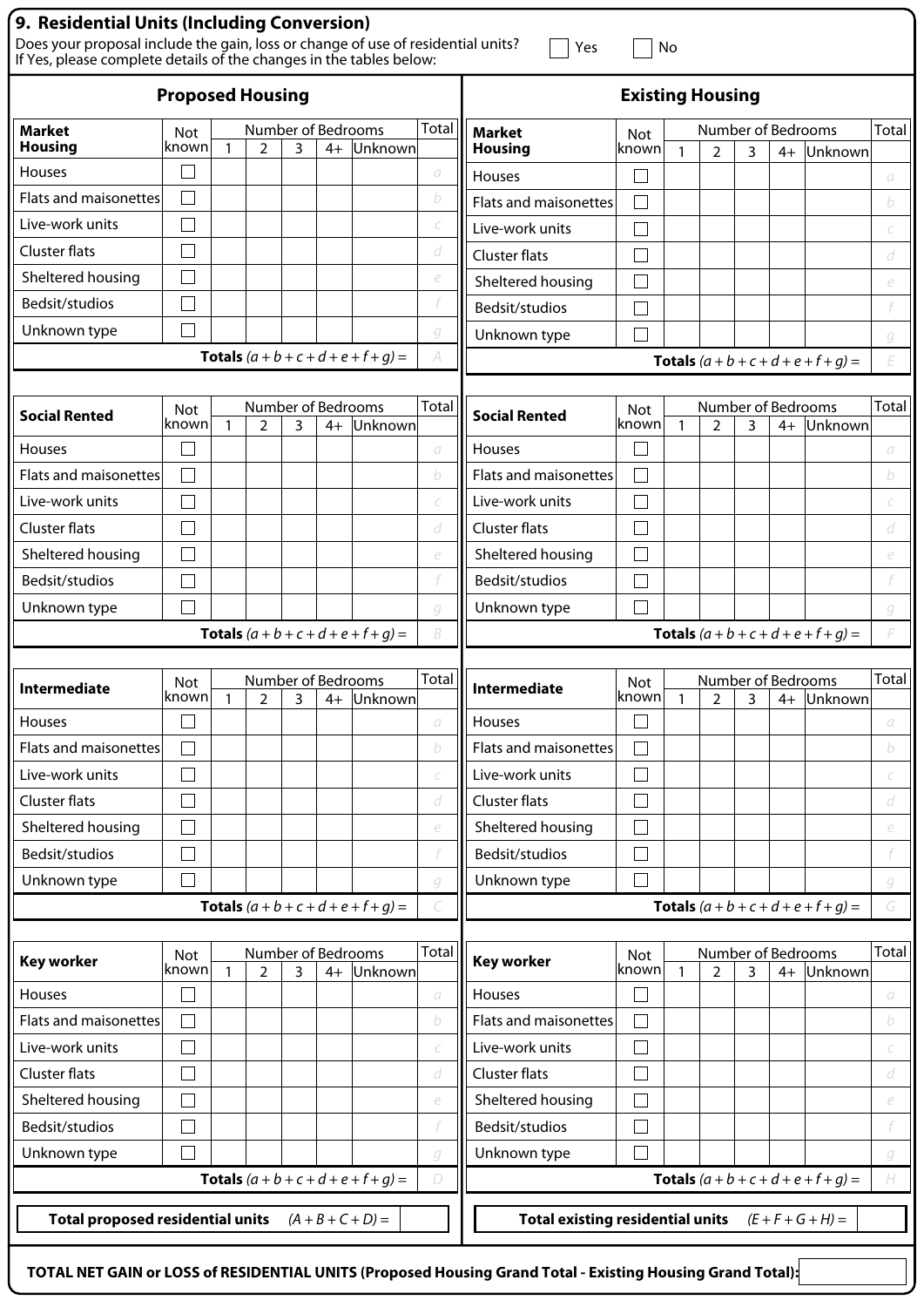|                                                                                           |                                                                                          |                                 |  |                   | 10. All Types of Development: Non-residential Floorspace<br>Does your proposal involve the loss, gain or change of use of non-residential floorspace? |  |                                                                                              |         | Yes                                                                                                                   |         | No      | Unknown                                                                                 |
|-------------------------------------------------------------------------------------------|------------------------------------------------------------------------------------------|---------------------------------|--|-------------------|-------------------------------------------------------------------------------------------------------------------------------------------------------|--|----------------------------------------------------------------------------------------------|---------|-----------------------------------------------------------------------------------------------------------------------|---------|---------|-----------------------------------------------------------------------------------------|
| If you have answered Yes to the question above please add details in the following table: |                                                                                          |                                 |  |                   |                                                                                                                                                       |  |                                                                                              |         |                                                                                                                       |         |         |                                                                                         |
|                                                                                           | Use class/type of use                                                                    |                                 |  | Not<br>applicable | <b>Existing gross</b><br>internal<br>floorspace<br>(square metres)                                                                                    |  | Gross internal floorspace<br>to be lost by change of<br>use or demolition<br>(square metres) | Unknown | Total gross internal<br>floorspace proposed<br>(including change of<br>use)(square metres)                            |         | Unknown | Net additional gross<br>internal floorspace<br>following development<br>(square metres) |
| A1                                                                                        |                                                                                          | Shops                           |  |                   |                                                                                                                                                       |  |                                                                                              |         |                                                                                                                       |         |         |                                                                                         |
|                                                                                           | Net tradable area:                                                                       |                                 |  |                   |                                                                                                                                                       |  |                                                                                              |         |                                                                                                                       |         |         |                                                                                         |
| A2                                                                                        | professional services                                                                    | Financial and                   |  |                   |                                                                                                                                                       |  |                                                                                              |         |                                                                                                                       |         |         |                                                                                         |
| A <sub>3</sub>                                                                            | Restaurants and cafes                                                                    |                                 |  |                   |                                                                                                                                                       |  |                                                                                              |         |                                                                                                                       |         |         |                                                                                         |
| A4                                                                                        | Drinking establishments                                                                  |                                 |  |                   |                                                                                                                                                       |  |                                                                                              |         |                                                                                                                       |         |         |                                                                                         |
| A <sub>5</sub>                                                                            | Hot food takeaways                                                                       |                                 |  |                   |                                                                                                                                                       |  |                                                                                              |         |                                                                                                                       |         |         |                                                                                         |
| B1(a)                                                                                     | Office (other than A2)                                                                   |                                 |  |                   |                                                                                                                                                       |  |                                                                                              |         |                                                                                                                       |         |         |                                                                                         |
| B1(b)                                                                                     |                                                                                          | Research and<br>development     |  |                   |                                                                                                                                                       |  |                                                                                              |         |                                                                                                                       |         |         |                                                                                         |
| B1(c)                                                                                     |                                                                                          | Light industrial                |  |                   |                                                                                                                                                       |  |                                                                                              |         |                                                                                                                       |         |         |                                                                                         |
| B <sub>2</sub>                                                                            | General industrial                                                                       |                                 |  |                   |                                                                                                                                                       |  |                                                                                              |         |                                                                                                                       |         |         |                                                                                         |
| B8                                                                                        | Storage or distribution                                                                  |                                 |  |                   |                                                                                                                                                       |  |                                                                                              |         |                                                                                                                       |         |         |                                                                                         |
| C1                                                                                        | Hotels and halls of                                                                      | residence                       |  |                   |                                                                                                                                                       |  |                                                                                              |         |                                                                                                                       |         |         |                                                                                         |
| C <sub>2</sub>                                                                            | <b>Residential institutions</b>                                                          |                                 |  |                   |                                                                                                                                                       |  |                                                                                              |         |                                                                                                                       |         |         |                                                                                         |
| D <sub>1</sub>                                                                            |                                                                                          | Non-residential<br>institutions |  |                   |                                                                                                                                                       |  |                                                                                              |         |                                                                                                                       |         |         |                                                                                         |
| D <sub>2</sub>                                                                            | Assembly and leisure                                                                     |                                 |  |                   |                                                                                                                                                       |  |                                                                                              |         |                                                                                                                       |         |         |                                                                                         |
| <b>OTHER</b>                                                                              |                                                                                          |                                 |  |                   |                                                                                                                                                       |  |                                                                                              |         |                                                                                                                       |         |         |                                                                                         |
| Please<br>Specify                                                                         |                                                                                          |                                 |  |                   |                                                                                                                                                       |  |                                                                                              |         |                                                                                                                       |         |         |                                                                                         |
|                                                                                           |                                                                                          | Total                           |  |                   |                                                                                                                                                       |  |                                                                                              |         |                                                                                                                       |         |         |                                                                                         |
|                                                                                           |                                                                                          |                                 |  |                   |                                                                                                                                                       |  |                                                                                              |         | In addition, for hotels, residential institutions and hostels, please additionally indicate the loss or gain of rooms |         |         |                                                                                         |
| Use<br>class                                                                              | Type of use                                                                              | <b>Not</b><br>applicable        |  |                   | Existing rooms to be lost by<br>change of use or demolition                                                                                           |  | Unknown                                                                                      |         | Total rooms proposed<br>(including changes of use)                                                                    | Unknown |         | Net additional rooms                                                                    |
| C <sub>1</sub>                                                                            | Hotels                                                                                   |                                 |  |                   |                                                                                                                                                       |  |                                                                                              |         |                                                                                                                       |         |         |                                                                                         |
| C <sub>2</sub>                                                                            | Residential<br><b>Institutions</b>                                                       |                                 |  |                   |                                                                                                                                                       |  |                                                                                              |         |                                                                                                                       |         |         |                                                                                         |
| <b>OTHER</b>                                                                              |                                                                                          |                                 |  |                   |                                                                                                                                                       |  |                                                                                              |         |                                                                                                                       |         |         |                                                                                         |
| Please<br>Specify                                                                         |                                                                                          |                                 |  |                   |                                                                                                                                                       |  |                                                                                              |         |                                                                                                                       |         |         |                                                                                         |
|                                                                                           | 11. Employment                                                                           |                                 |  |                   |                                                                                                                                                       |  |                                                                                              |         |                                                                                                                       |         |         |                                                                                         |
|                                                                                           | Please complete the following information regarding employees:<br><b>Total full-time</b> |                                 |  |                   |                                                                                                                                                       |  |                                                                                              |         |                                                                                                                       |         |         |                                                                                         |
|                                                                                           | Full-time<br>Part-time<br>equivalent<br><b>Existing employees</b>                        |                                 |  |                   |                                                                                                                                                       |  |                                                                                              |         |                                                                                                                       |         |         |                                                                                         |
|                                                                                           | Proposed employees                                                                       |                                 |  |                   |                                                                                                                                                       |  |                                                                                              |         |                                                                                                                       |         |         |                                                                                         |
|                                                                                           | 12. Hours of Opening                                                                     |                                 |  |                   |                                                                                                                                                       |  |                                                                                              |         |                                                                                                                       |         |         |                                                                                         |
|                                                                                           |                                                                                          |                                 |  |                   | Please state the hours of opening for each non-residential use proposed:                                                                              |  |                                                                                              |         |                                                                                                                       |         |         |                                                                                         |
|                                                                                           | Use                                                                                      |                                 |  |                   | Monday to Friday                                                                                                                                      |  | Saturday                                                                                     |         | Sunday and<br><b>Bank Holidays</b>                                                                                    |         |         | Not known                                                                               |
|                                                                                           |                                                                                          |                                 |  |                   |                                                                                                                                                       |  |                                                                                              |         |                                                                                                                       |         |         |                                                                                         |
|                                                                                           |                                                                                          |                                 |  |                   |                                                                                                                                                       |  |                                                                                              |         |                                                                                                                       |         |         |                                                                                         |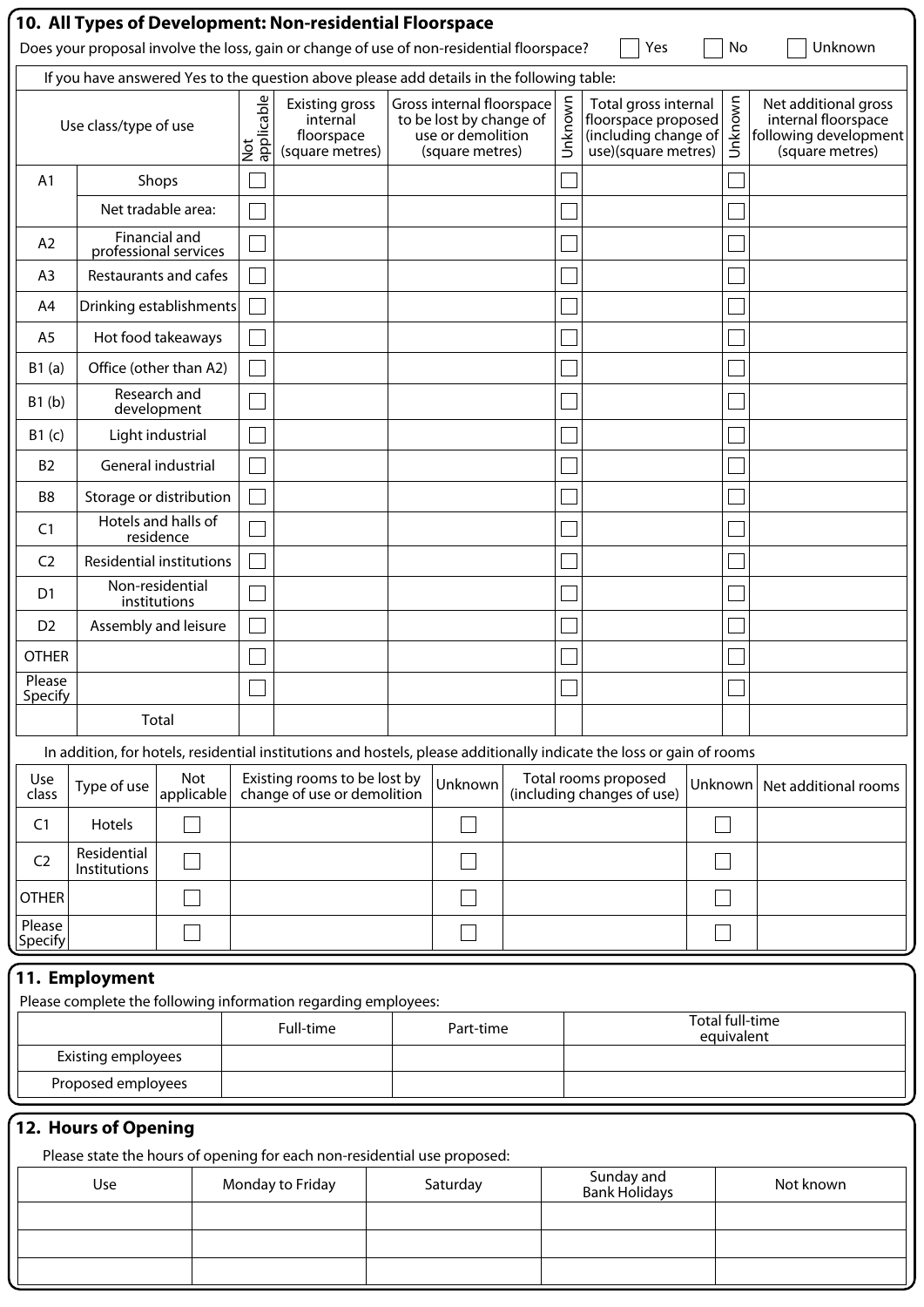| 13. Industrial or Commercial Processes and Machinery                                                                                                                                                                                     |                                           |                                                                                                                                                                                                                            |         |                                                                                       |         |  |  |  |
|------------------------------------------------------------------------------------------------------------------------------------------------------------------------------------------------------------------------------------------|-------------------------------------------|----------------------------------------------------------------------------------------------------------------------------------------------------------------------------------------------------------------------------|---------|---------------------------------------------------------------------------------------|---------|--|--|--|
| Please describe the activities and processes which would<br>be carried out on the site and the end products including<br>plant, ventilation or air conditioning. Please include the<br>type of machinery which may be installed on site: |                                           |                                                                                                                                                                                                                            |         |                                                                                       |         |  |  |  |
| Is the proposal a waste management development?                                                                                                                                                                                          |                                           | Yes<br>No                                                                                                                                                                                                                  | Unknown |                                                                                       |         |  |  |  |
| If the answer is Yes, please complete the following table:                                                                                                                                                                               |                                           |                                                                                                                                                                                                                            |         |                                                                                       |         |  |  |  |
|                                                                                                                                                                                                                                          | $\mathbb U$<br>Not<br>appli <u>cabl</u> e | The total capacity of the void in cubic<br>metres, including engineering<br>$ $ surcharge and making no allowance for $ $ Unknown<br>cover or restoration material (or tonnes<br>if solid waste or litres if liquid waste) |         | Maximum annual<br>operational through<br>put in tonnes (or litres if<br>liquid waste) | Unknown |  |  |  |
| Inert landfill                                                                                                                                                                                                                           |                                           |                                                                                                                                                                                                                            |         |                                                                                       |         |  |  |  |
| Non-hazardous landfill                                                                                                                                                                                                                   |                                           |                                                                                                                                                                                                                            |         |                                                                                       |         |  |  |  |
| Hazardous landfill                                                                                                                                                                                                                       |                                           |                                                                                                                                                                                                                            |         |                                                                                       |         |  |  |  |
| Energy from waste incineration                                                                                                                                                                                                           |                                           |                                                                                                                                                                                                                            |         |                                                                                       |         |  |  |  |
| Other incineration                                                                                                                                                                                                                       |                                           |                                                                                                                                                                                                                            |         |                                                                                       |         |  |  |  |
| Landfill gas generation plant                                                                                                                                                                                                            |                                           |                                                                                                                                                                                                                            |         |                                                                                       |         |  |  |  |
| Pyrolysis/gasification                                                                                                                                                                                                                   |                                           |                                                                                                                                                                                                                            |         |                                                                                       |         |  |  |  |
| Metal recycling site                                                                                                                                                                                                                     |                                           |                                                                                                                                                                                                                            |         |                                                                                       |         |  |  |  |
| <b>Transfer stations</b>                                                                                                                                                                                                                 |                                           |                                                                                                                                                                                                                            |         |                                                                                       |         |  |  |  |
| Material recovery/recycling facilities (MRFs)                                                                                                                                                                                            |                                           |                                                                                                                                                                                                                            |         |                                                                                       |         |  |  |  |
| Household civic amenity sites                                                                                                                                                                                                            |                                           |                                                                                                                                                                                                                            |         |                                                                                       |         |  |  |  |
| Open windrow composting                                                                                                                                                                                                                  |                                           |                                                                                                                                                                                                                            |         |                                                                                       |         |  |  |  |
| In-vessel composting                                                                                                                                                                                                                     |                                           |                                                                                                                                                                                                                            |         |                                                                                       |         |  |  |  |
| Anaerobic digestion                                                                                                                                                                                                                      |                                           |                                                                                                                                                                                                                            |         |                                                                                       |         |  |  |  |
| Any combined mechanical, biological and/<br>or thermal treatment (MBT)                                                                                                                                                                   |                                           |                                                                                                                                                                                                                            |         |                                                                                       |         |  |  |  |
| Sewage treatment works                                                                                                                                                                                                                   |                                           |                                                                                                                                                                                                                            |         |                                                                                       |         |  |  |  |
| Other treatment                                                                                                                                                                                                                          |                                           |                                                                                                                                                                                                                            |         |                                                                                       |         |  |  |  |
| Recycling facilities construction, demolition<br>and excavation waste                                                                                                                                                                    |                                           |                                                                                                                                                                                                                            |         |                                                                                       |         |  |  |  |
| Storage of waste                                                                                                                                                                                                                         |                                           |                                                                                                                                                                                                                            |         |                                                                                       |         |  |  |  |
| Other waste management                                                                                                                                                                                                                   |                                           |                                                                                                                                                                                                                            |         |                                                                                       |         |  |  |  |
| Other developments                                                                                                                                                                                                                       |                                           |                                                                                                                                                                                                                            |         |                                                                                       |         |  |  |  |
| Please provide the maximum annual operational throughput of the following waste streams:                                                                                                                                                 |                                           |                                                                                                                                                                                                                            |         |                                                                                       |         |  |  |  |
| Municipal                                                                                                                                                                                                                                |                                           |                                                                                                                                                                                                                            |         |                                                                                       |         |  |  |  |
| Construction, demolition and excavation                                                                                                                                                                                                  |                                           |                                                                                                                                                                                                                            |         |                                                                                       |         |  |  |  |
| Commercial and industrial                                                                                                                                                                                                                |                                           |                                                                                                                                                                                                                            |         |                                                                                       |         |  |  |  |
| Hazardous                                                                                                                                                                                                                                |                                           |                                                                                                                                                                                                                            |         |                                                                                       |         |  |  |  |
| If this is a landfill application you will need to provide further information before your application can be determined. Your waste<br>planning authority should make clear what information it requires on its website.                |                                           |                                                                                                                                                                                                                            |         |                                                                                       |         |  |  |  |
| <b>14. Existing Use</b>                                                                                                                                                                                                                  |                                           |                                                                                                                                                                                                                            |         |                                                                                       |         |  |  |  |
| Please describe the current use of the site:                                                                                                                                                                                             |                                           |                                                                                                                                                                                                                            |         |                                                                                       |         |  |  |  |
| Is the site currently vacant?<br>Yes                                                                                                                                                                                                     | No                                        |                                                                                                                                                                                                                            |         |                                                                                       |         |  |  |  |
| If Yes, please describe the last use of the site:                                                                                                                                                                                        |                                           |                                                                                                                                                                                                                            |         |                                                                                       |         |  |  |  |
| When did this use end (if known)? DD/MM/YYYY                                                                                                                                                                                             |                                           |                                                                                                                                                                                                                            |         | (date where known may be approximate)                                                 |         |  |  |  |
| Does the proposal involve any of the following?<br>If yes, you will need to submit an appropriate contamination assessment with your application.                                                                                        |                                           |                                                                                                                                                                                                                            |         |                                                                                       |         |  |  |  |
| Land which is known to be contaminated?                                                                                                                                                                                                  |                                           |                                                                                                                                                                                                                            | Yes     | No                                                                                    |         |  |  |  |
| Land where contamination is suspected for all or part of the site?                                                                                                                                                                       |                                           |                                                                                                                                                                                                                            | Yes     | No                                                                                    |         |  |  |  |
| A proposed use that would be particularly vulnerable to the presence of contamination?<br>No<br>Yes                                                                                                                                      |                                           |                                                                                                                                                                                                                            |         |                                                                                       |         |  |  |  |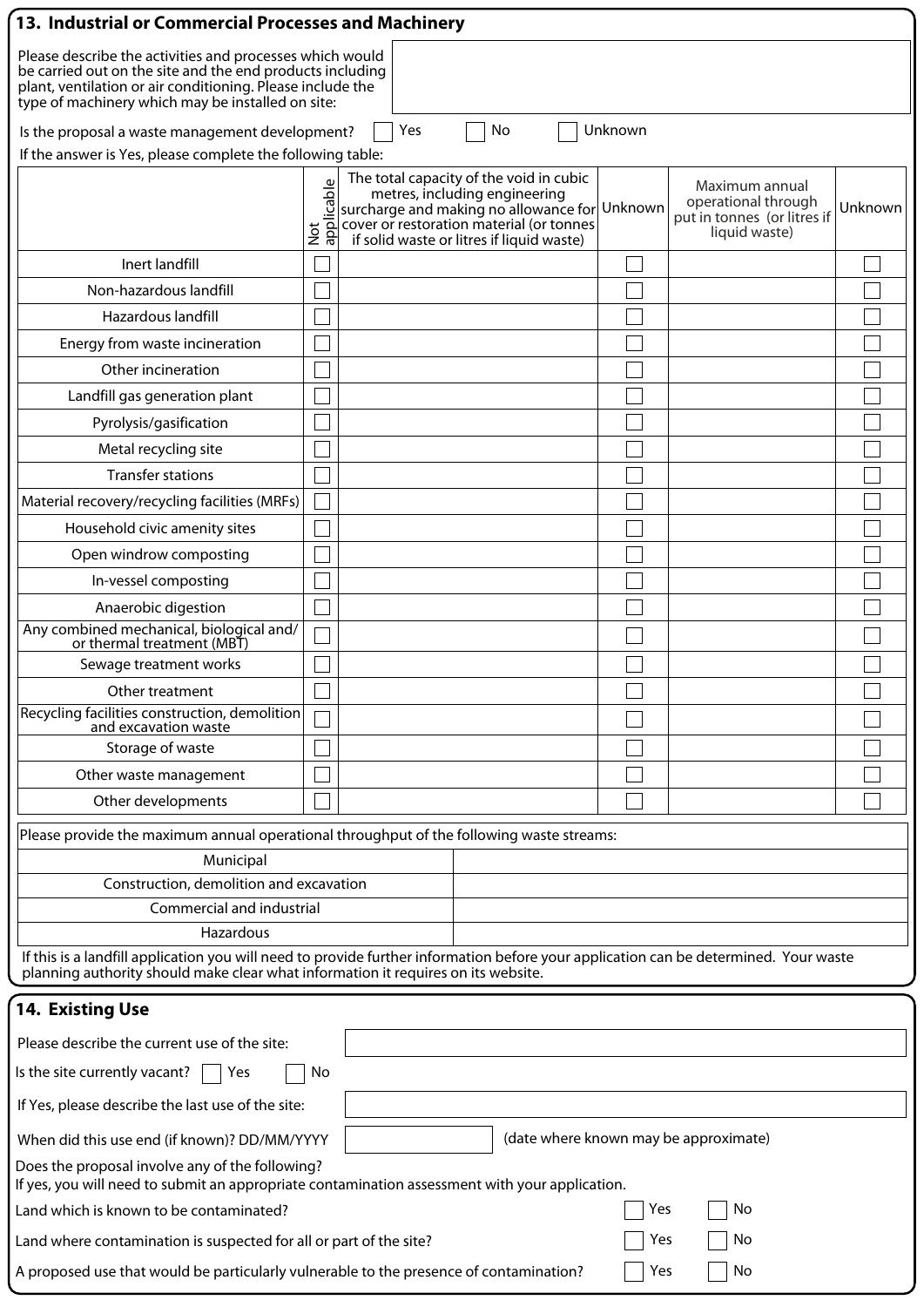### **15. Ownership Certificates and Agricultural Land Declaration**

**One Certificate A, B, C, or D, must be completed with this application form** 

**CERTIFICATE OF OWNERSHIP - CERTIFICATE A** 

**Town and Country Planning (Development Management Procedure) (England) Order 2010 Certificate under Article 12**  I certify/The applicant certifies that on the day 21 days before the date of this application nobody except myself/ the applicant was the owner*\** of any part of the land or building to which the application relates, and that none of the land to which the application relates is, or is part of, an agricultural holding\*\*

#### **NOTE: You should sign Certificate B, C or D, as appropriate, if you are the sole owner of the land or building to which the application relates but the land is, or is part of, an agricultural holding.**

*\* "owner" is a person with a freehold interest or leasehold interest with at least 7 years left to run. \*\* "agricultural holding" has the meaning given by reference to the definition of "agricultural tenant" in section 65(8) of the Act.*

| Signed - Applicant: | Or signed - Agent: | Date (DD/MM/YYYY): |
|---------------------|--------------------|--------------------|
|                     |                    |                    |

### **CERTIFICATE OF OWNERSHIP - CERTIFICATE B**

**Town and Country Planning (Development Management Procedure) (England) Order 2010 Certificate under Article 12**  I certify/ The applicant certifies that I have/the applicant has given the requisite notice to everyone else (as listed below) who, on the day 21 days before the date of this application, was the owner\* and/or agricultural tenant\*\* of any part of the land or building to which this application relates.

*\* "owner" is a person with a freehold interest or leasehold interest with at least 7 years left to run.* 

*\*\* "agricultural tenant" has the meaning given in section 65(8) of the Town and Country Planning Act 1990*

| $\tilde{\phantom{a}}$<br>$\overline{\phantom{a}}$<br>Name of Owner / Agricultural Tenant | Address            | Date Notice Served |
|------------------------------------------------------------------------------------------|--------------------|--------------------|
|                                                                                          |                    |                    |
|                                                                                          |                    |                    |
|                                                                                          |                    |                    |
|                                                                                          |                    |                    |
|                                                                                          |                    |                    |
|                                                                                          |                    |                    |
|                                                                                          |                    |                    |
|                                                                                          |                    |                    |
|                                                                                          |                    |                    |
|                                                                                          |                    |                    |
| Signed - Applicant:                                                                      | Or signed - Agent: | Date (DD/MM/YYYY): |
|                                                                                          |                    |                    |
|                                                                                          |                    |                    |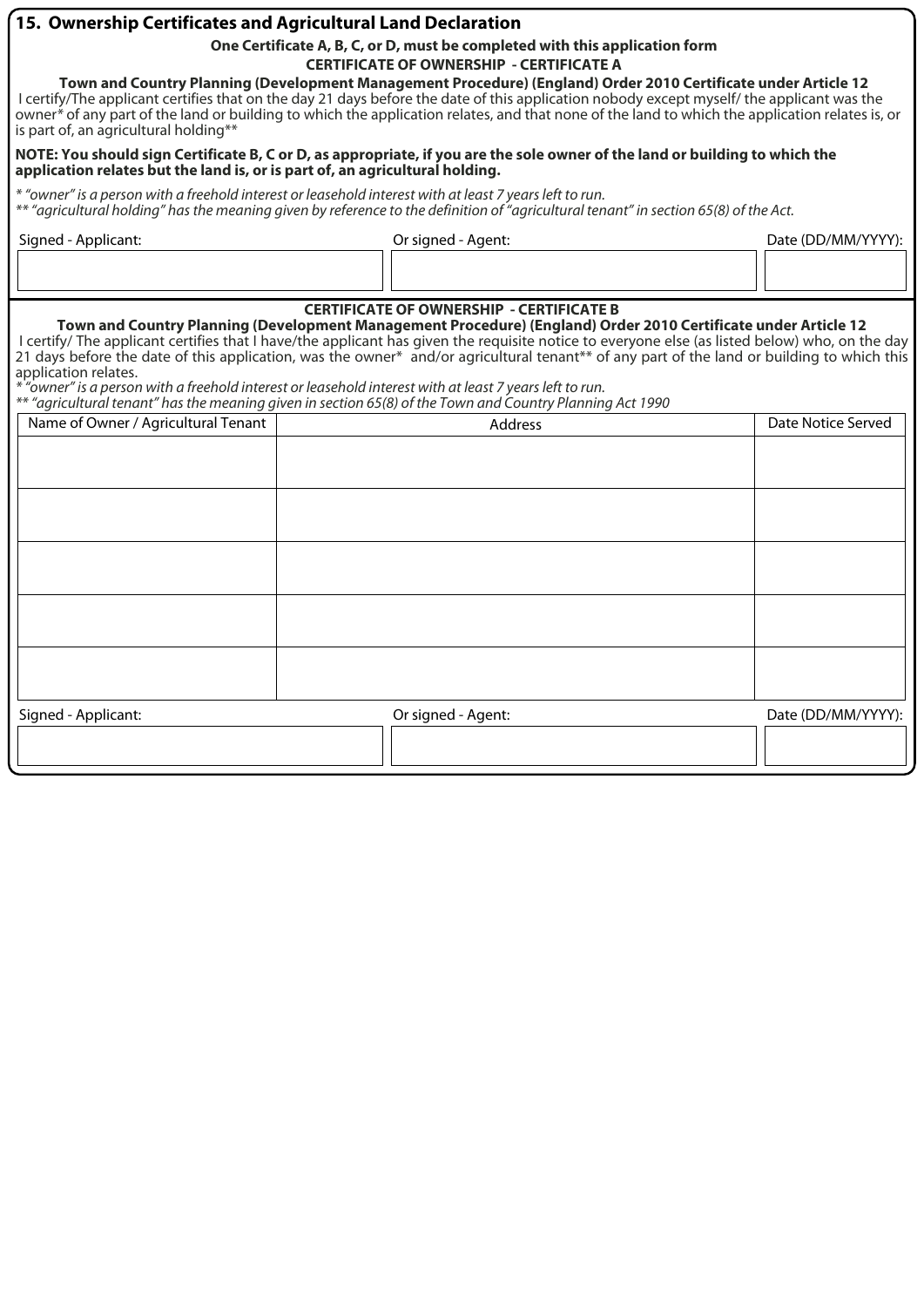|                                                                                                                                                                                                                                                                                                                                                                                                                                                                                                                                                                                                                                                                                                                                                                                                                                                  | 15. Ownership Certificates and Agricultural Land Declaration (continued)<br><b>CERTIFICATE OF OWNERSHIP - CERTIFICATE C</b><br>Town and Country Planning (Development Management Procedure) (England) Order 2010 Certificate under Article 12 |                    |                                                                                                       |                    |  |  |  |  |
|--------------------------------------------------------------------------------------------------------------------------------------------------------------------------------------------------------------------------------------------------------------------------------------------------------------------------------------------------------------------------------------------------------------------------------------------------------------------------------------------------------------------------------------------------------------------------------------------------------------------------------------------------------------------------------------------------------------------------------------------------------------------------------------------------------------------------------------------------|-----------------------------------------------------------------------------------------------------------------------------------------------------------------------------------------------------------------------------------------------|--------------------|-------------------------------------------------------------------------------------------------------|--------------------|--|--|--|--|
| I certify/ The applicant certifies that:<br>Neither Certificate A or B can be issued for this application<br>All reasonable steps have been taken to find out the names and addresses of the other owners* and/or agricultural tenants** of<br>the land or building, or of a part of it, but I have/ the applicant has been unable to do so.<br>* "owner" is a person with a freehold interest or leasehold interest with at least 7 years left to run.<br>** "agricultural tenant" has the meaning given in section 65(8) of the Town and Country Planning Act 1990<br>The steps taken were:                                                                                                                                                                                                                                                    |                                                                                                                                                                                                                                               |                    |                                                                                                       |                    |  |  |  |  |
|                                                                                                                                                                                                                                                                                                                                                                                                                                                                                                                                                                                                                                                                                                                                                                                                                                                  |                                                                                                                                                                                                                                               |                    |                                                                                                       |                    |  |  |  |  |
|                                                                                                                                                                                                                                                                                                                                                                                                                                                                                                                                                                                                                                                                                                                                                                                                                                                  |                                                                                                                                                                                                                                               |                    |                                                                                                       |                    |  |  |  |  |
| Name of Owner / Agricultural Tenant                                                                                                                                                                                                                                                                                                                                                                                                                                                                                                                                                                                                                                                                                                                                                                                                              | Date Notice Served<br>Address                                                                                                                                                                                                                 |                    |                                                                                                       |                    |  |  |  |  |
|                                                                                                                                                                                                                                                                                                                                                                                                                                                                                                                                                                                                                                                                                                                                                                                                                                                  |                                                                                                                                                                                                                                               |                    |                                                                                                       |                    |  |  |  |  |
|                                                                                                                                                                                                                                                                                                                                                                                                                                                                                                                                                                                                                                                                                                                                                                                                                                                  |                                                                                                                                                                                                                                               |                    |                                                                                                       |                    |  |  |  |  |
|                                                                                                                                                                                                                                                                                                                                                                                                                                                                                                                                                                                                                                                                                                                                                                                                                                                  |                                                                                                                                                                                                                                               |                    |                                                                                                       |                    |  |  |  |  |
|                                                                                                                                                                                                                                                                                                                                                                                                                                                                                                                                                                                                                                                                                                                                                                                                                                                  | Notice of the application has been published in the following newspaper<br>On the following date (which must not be earlier<br>than 21 days before the date of the application):<br>(circulating in the area where the land is situated):     |                    |                                                                                                       |                    |  |  |  |  |
| Signed - Applicant:                                                                                                                                                                                                                                                                                                                                                                                                                                                                                                                                                                                                                                                                                                                                                                                                                              |                                                                                                                                                                                                                                               | Or signed - Agent: |                                                                                                       | Date (DD/MM/YYYY): |  |  |  |  |
|                                                                                                                                                                                                                                                                                                                                                                                                                                                                                                                                                                                                                                                                                                                                                                                                                                                  |                                                                                                                                                                                                                                               |                    |                                                                                                       |                    |  |  |  |  |
| <b>CERTIFICATE OF OWNERSHIP - CERTIFICATE D</b><br>Town and Country Planning (Development Management Procedure) (England) Order 2010 Certificate under Article 12<br>I certify/ The applicant certifies that:<br>Certificate A cannot be issued for this application<br>All reasonable steps have been taken to find out the names and addresses of everyone else who, on the day 21 days before the<br>date of this application, was the owner* and/or agricultural tenant** of any part of the land to which this application relates, but I<br>have/ the applicant has been unable to do so.<br>* "owner" is a person with a freehold interest or leasehold interest with at least 7 years left to run.<br>** "agricultural tenant" has the meaning given in section 65(8) of the Town and Country Planning Act 1990<br>The steps taken were: |                                                                                                                                                                                                                                               |                    |                                                                                                       |                    |  |  |  |  |
| Notice of the application has been published in the following newspaper<br>(circulating in the area where the land is situated):                                                                                                                                                                                                                                                                                                                                                                                                                                                                                                                                                                                                                                                                                                                 |                                                                                                                                                                                                                                               |                    | On the following date (which must not be earlier<br>than 21 days before the date of the application): |                    |  |  |  |  |
|                                                                                                                                                                                                                                                                                                                                                                                                                                                                                                                                                                                                                                                                                                                                                                                                                                                  |                                                                                                                                                                                                                                               |                    |                                                                                                       |                    |  |  |  |  |
| Signed - Applicant:                                                                                                                                                                                                                                                                                                                                                                                                                                                                                                                                                                                                                                                                                                                                                                                                                              |                                                                                                                                                                                                                                               | Or signed - Agent: |                                                                                                       | Date (DD/MM/YYYY): |  |  |  |  |
|                                                                                                                                                                                                                                                                                                                                                                                                                                                                                                                                                                                                                                                                                                                                                                                                                                                  |                                                                                                                                                                                                                                               |                    |                                                                                                       |                    |  |  |  |  |
| <b>16. Planning Application Requirements - Checklist</b>                                                                                                                                                                                                                                                                                                                                                                                                                                                                                                                                                                                                                                                                                                                                                                                         |                                                                                                                                                                                                                                               |                    |                                                                                                       |                    |  |  |  |  |
| Please read the following checklist to make sure you have sent all the information in support of your proposal. Failure to submit all<br>information required will result in your application being deemed invalid. It will not be considered valid until all information required by<br>the Local Planning Authority has been submitted. * Payable by credit/debit card, BACS or cheque. Please call 020 8314 7400                                                                                                                                                                                                                                                                                                                                                                                                                              |                                                                                                                                                                                                                                               |                    |                                                                                                       |                    |  |  |  |  |
| The original copy of a completed and dated<br>application form:                                                                                                                                                                                                                                                                                                                                                                                                                                                                                                                                                                                                                                                                                                                                                                                  |                                                                                                                                                                                                                                               | The correct fee: * |                                                                                                       |                    |  |  |  |  |
| The original copy of a design and access statement,<br>The original copy of the plan which identifies<br>if required (see help text and guidance notes for details):<br>the land to which the application relates drawn to an<br>identified scale and showing the direction of North:<br>The original copy of the completed, dated                                                                                                                                                                                                                                                                                                                                                                                                                                                                                                               |                                                                                                                                                                                                                                               |                    |                                                                                                       |                    |  |  |  |  |
| Ownership Certificate (A, B, C or D – as applicable)<br>The original copies of other plans and drawings or<br>and Article 12 Certificate (Agricultural Holdings):<br>information necessary to describe the subject of the application:                                                                                                                                                                                                                                                                                                                                                                                                                                                                                                                                                                                                           |                                                                                                                                                                                                                                               |                    |                                                                                                       |                    |  |  |  |  |